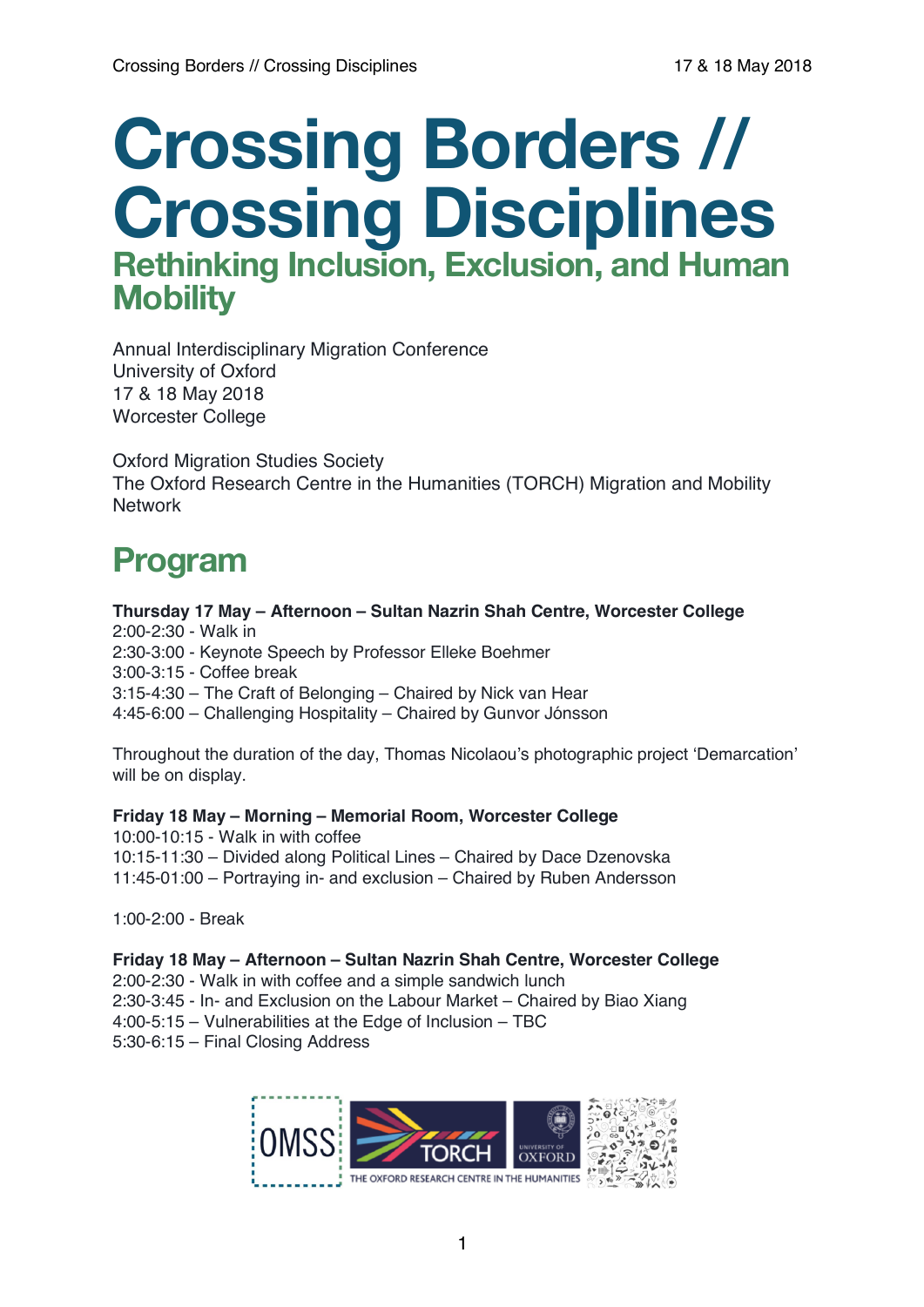# **Keynote**

#### **Thursday 17 May – Afternoon – Sultan Nazrin Shah Centre, Worcester College** 2:30-3:00 - Keynote Speech by Professor Elleke Boehmer

Elleke is Professor of World Literature in English in the English Faculty, University of Oxford, and currently Director of the Oxford Research Centre in the Humanities (TORCH). She is a founding figure in the field of colonial and postcolonial studies, and internationally known for her research in anglophone literatures of empire and anti-empire. She is also an acclaimed novelist and short story writer, most recently of The Shouting in the Dark (2015). Elleke Boehmer's creative work, like her critical and historical research, explores issues of migration, empire, identity, friendship, diaspora, race and gender representation, nationalism, and the global, in particular relating to sub-Saharan Africa, South Asia and contemporary Britain. Professor Boehmer is a Professorial Governing Body Fellow at Wolfson College, and Deputy Director of the Oxford Centre for Life-Writing at Wolfson.

# **Photographic Display**

# **'Demarcation'**

*Thomas Nicolaou – University of Westminster; Oxford Brookes University* My photo-montage work reimagines two geographic spaces (Oxfordshire and Cyprus) to explore how external elites can disrupt and exclude people from land, identity and belonging. Using archive, family and constructed photographs, I've reimagined conflated landscapes alluding to both personal and collective memories. After county boundary changes, Oxfordshire lost its old border to Berkshire. Similarly, Cyprus was confronted with a new sort of 'border' imposed as a result of the Turkish invasion. The green line (or buffer zone) remains administered by the U.N. Both of these 'borders' were 'created' in 1974.

# **Panels**

**Thursday 17 May – Afternoon – Sultan Nazrin Shah Centre, Worcester College** 3:15-4:30 – The Craft of Belonging – Chaired by Nick van Hear

#### **Integration, exclusion and teaching gender norms to asylum seekers in Germany**

*Giselle Bernard – Department of International Development – Wolfson College, University of Oxford*

Integration programmes for asylum seekers in Germany have significantly evolved since the 2015 'refugee crisis' to include compulsory 'orientation' modules dealing with 'German culture' and 'everyday life'. This paper will focus on the gender and sexuality aspects of the orientation programmes, and on the implications of teaching contested notions such as gender equality and appropriate gender roles to newcomers. It will question the notion of 'integration' and ask if these courses could in fact be read as new ways of establishing boundaries between progressive, feminist 'Us' and inegalitarian, traditional 'Them'. I will also discuss how building these boundaries through the teaching of gender and sexuality norms is a way of reconciling otherwise very different political actors and interests, namely women's rights advocates, far rights nationalists and a conservative, economically liberal government.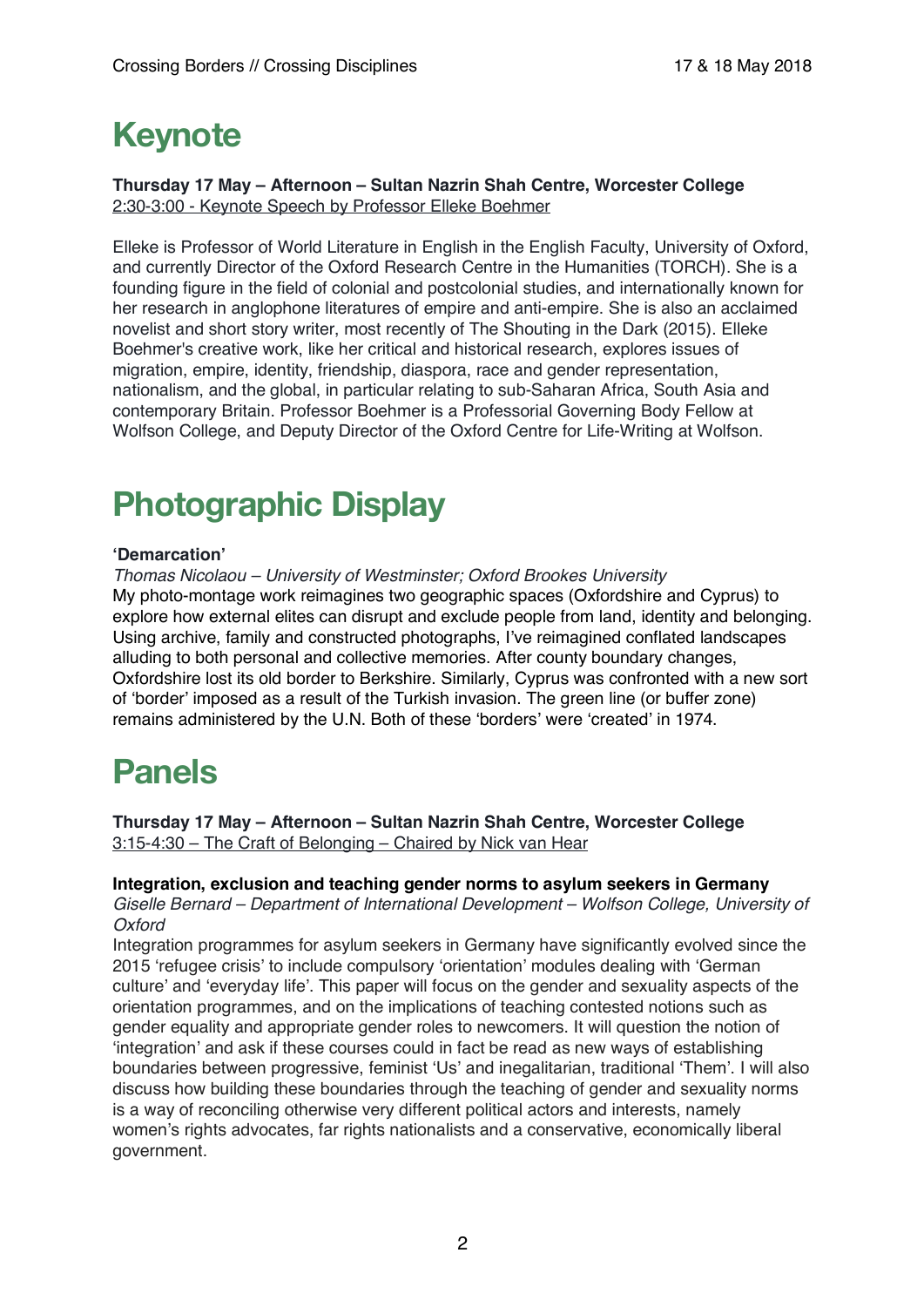# **How Specific Primary Teachers' Practices Exclude Refugees and Migrants**

*Dana Dabbous – University of Edinburgh* 

This paper discusses the results of a case-study aimed at identifying primary school teachers' practices that enabled holistic learning for refugees and migrants across four schools in Glasgow. Through interviews and observations with teachers, it was revealed that there are many complex challenges that can emerge for teachers which limit their practices. The findings illustrated teachers were unaware of many policies required for schools to adhere to. Teachers lacked inter-cultural and intra-cultural knowledge of pupils' backgrounds. Additionally, teachers illustrated sensitivity and caution in promoting cultural backgrounds of pupils. Although the schools in this study adopted an ethos of inclusion and a commitment to promoting social justice, the evidenced practices among the participants of the study failed to illustrate this. Thus, unavoidably forming an exclusionary environment for migrant and refugee pupils in the classroom

# **Citizenship as border crossing: Negotiating inclusion in the national discourse**

*Lion König – Department of Politics and International Relations - St. Antony's College, University of Oxford*

The paper argues that if the nation is a discursive project, then inclusion in the narrative is an essential requirement for the feeling of 'belonging' to the national community and being a citizen in the holistic sense of the term. In this context, the trope of the border becomes relevant, not only as a geographical demarcation, but also as a social, communicative, cultural, iconographic and symbolic measure. With contemporary India as its case study, the paper seeks to determine the ways in which discursive plurality has challenged existing power structures within the field of citizenship. By investigating into visual and textual 'crossings' of the dominant discursive borders established by self-proclaimed cultural guardians, it traces how groups and individuals negotiate belonging to the national community and (re-) position themselves in the discursive sphere of a multi-cultural society.

# **Turning the myth of return into reality? British Asian artists in India**

*Julia Szivak – School of Media – Birmingham City University*

The myth of return to the homeland was often present in early British Asian music but it disappeared as musicians increasingly viewed Britain as their home. Even though, they still referenced India in their music, they expressed no desire to "return" any more. Interestingly, in the 21stcentury, many British Asians musicians relocated to India to pursue their careers there. Are these artists making the myth of return come true? Through looking at the trajectories of these artists, the paper seeks to expose the complex conceptual questions behind this specific stream of migration.

# **Thursday 17 May – Afternoon – Sultan Nazrin Shah Centre, Worcester College** 4:45-6:00 - Challenging Hospitality – Chaired by Gunvor Jónsson

#### **Sites of inclusion/exclusion of African-origin refugees in urban Amman: Informal workplaces and NGO community centres**

*Zoë Jordan – Oxford Brookes University*

The Sudanese refugee experience in Jordan is one of exclusion - from the humanitarian system, community support, education, and work. Yet daily practices reveal transient and informal sites of inclusion, places where refugees establish new relationships, familiarise themselves with host community practices, and gain access to financial and material support. Drawing on Sudanese experiences in two everyday urban sites - informal workplaces and non-governmental organisation (NGO) community centres – I explore how simultaneous but unequal processes of inclusion and exclusion operate and influence each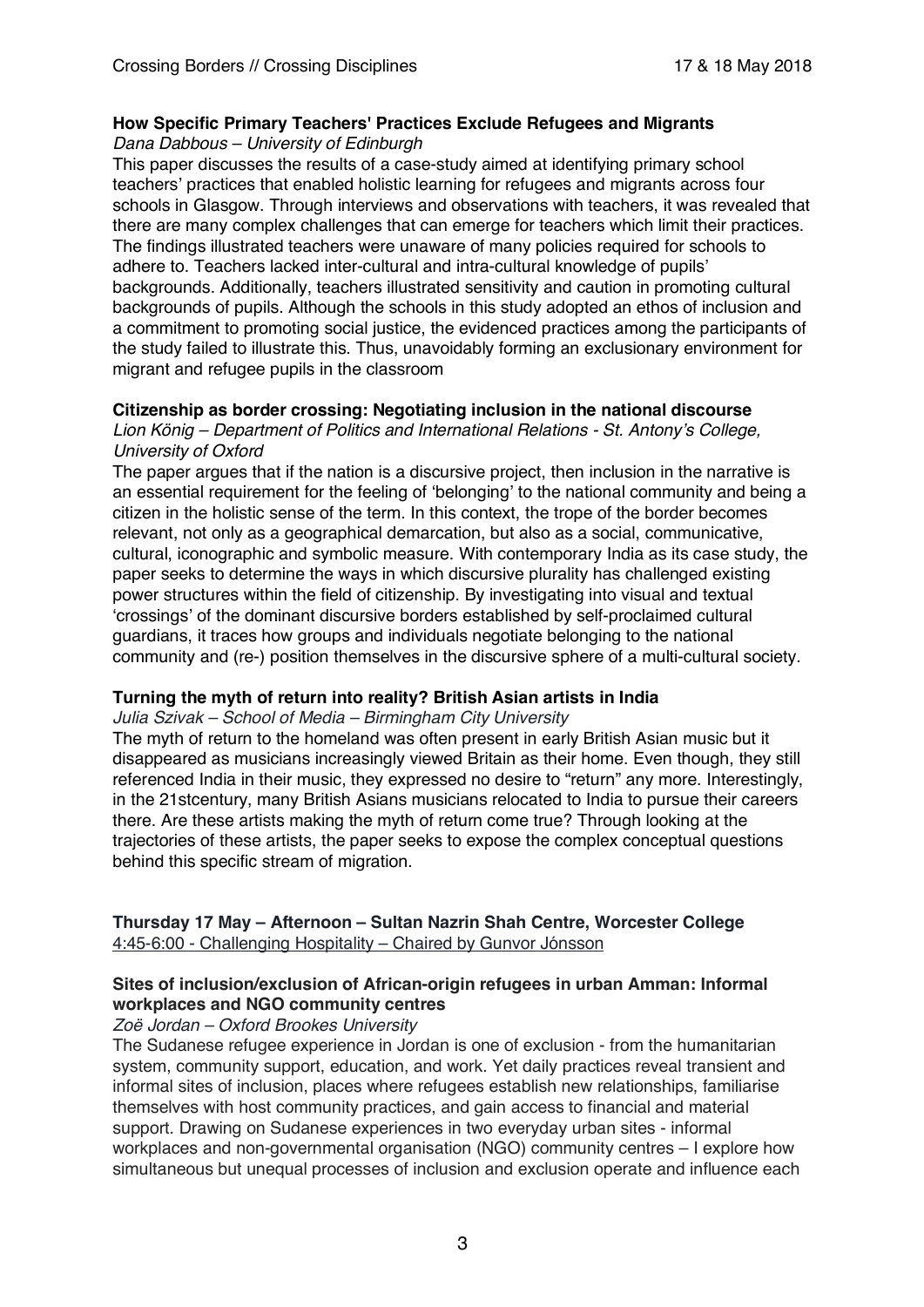other in these two sites, and their wider impact on experiences of urban displacement for forced migrants.

#### **The Unsanitary Route: Transience and Hospitality in Marseilles and Naples c. 1880- 1914**

#### *Riccardo Liberatore – Brasenose College, University of Oxford*

As emigration from Europe, including the Mediterranean, to the Americas grew in the late nineteenth century, the question of where and how to host transient populations became a growing concern for both sending, transit and receiving authorities. Together with shipping companies, they collaborated and competed to monitor the health of transit migrants and pre-emptively reject 'undesirables'. This paper explores the history of housing for transit migrants in Marseilles and Naples in order to explain how border controls have spread in the past.

#### **Hospitality's 'Zone of Craft': Solidarity, Ambiguity, and Power in reception of immigrants in contemporary Palermo, Sicily**

*Maggie Neil – Department of International Development – Lady Margaret Hall, University of Oxford* 

I examine mayor of Palermo, Italy, Leoluca Orlando's, "ambiguous" (Candea & Da Col) and "paradoxical" (Derrida) employment of the "metaphor" (Marcus) of hospitality. Is it a mechanism of radical solidarity/inclusion with newcomers? Is it a means of "re-imagining" the historically crime-ridden, beleaguered city? Is it a way to re-appropriate racist stereotypes of Sicily as the "Africa of Italy"? Is it a means of ensuring authority and simply reinforcing colonial/power dynamics? In this ethnography of the metaphor of hospitality, I seek to shed light on the mechanisms by which inclusion/exclusion occur, challenging the notion that they are born of opposing discourses or actions.

# **Humanitarianism as Containment: The Paradox of Inclusion and Exclusion**

*Alejandro Olayo-Mendez – University of Oxford*

'Casas de migrantes' (migrant shelters) aiding migrants in distress in Mexico have become an informal social welfare system for Central American migrants and an outsourced welfare system for deported Mexicans. By providing aid to migrants, humanitarian actors foster a form of inclusion of vulnerable groups. However, due to the roles 'casas de migrantes' play in the migration process and to their internal procedures, these humanitarian spaces blur the line between a shelter and a detention centre and may function as a form of 'containment', which in turn excludes or singles out irregular migrants and deportees.

#### **Friday 18 May – Morning – Memorial Room, Worcester College**

10:15-11:30 – Divided along Political Lines – Chaired by Dace Dzenovska

#### **The Roots of Inclusion: Re-empowering the EU's 'free movement of persons' through historical analysis**

#### *Dr. Cristina Blanco Sío-López – European Studies Centre – St. Antony's College, University of Oxford*

This paper critically analyses the role of the multilevel European Union institutions' players in articulating resilient responses to evolving modes of exclusion since the inception of the Schengen Area in 1985. Key questions: What are the evolving modes of exclusion in transnational mobility in Europe and beyond? How can historical critiques be relevant to today's challenges to free movement of persons? What are the neglected solidarity and diversity dimensions of European integration? Can we articulate responses to humanitarian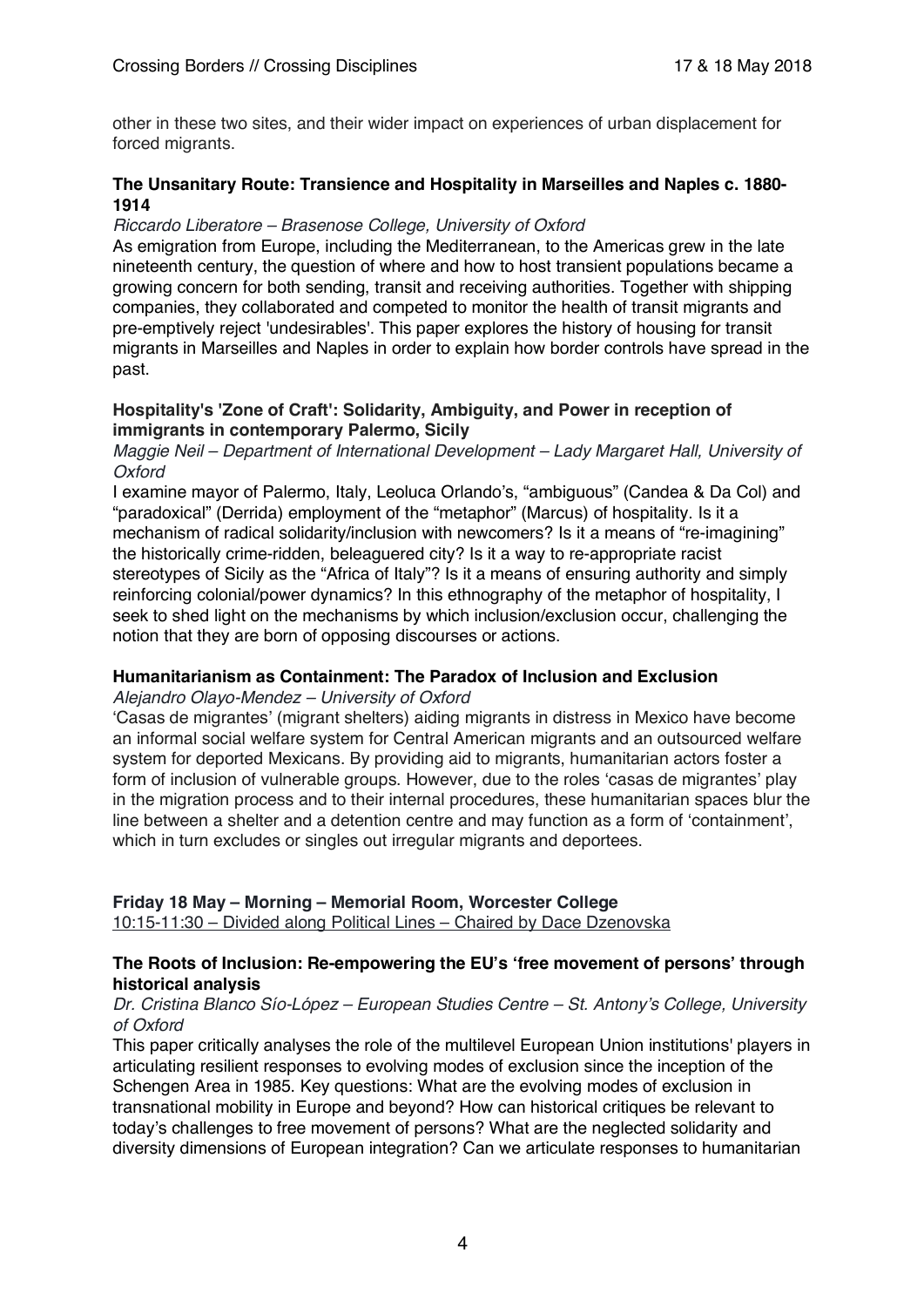dilemmas beyond security-centred conceptions of transnational mobility? Are narratives on 'shared values' sufficient to mediate countervailing factors of exclusion?

# **Behind the Border, Before the Law: Il-/legal Migration, the Securitized Welfare State, and the Role of the Economic Migrant in German Migration Politics**

#### *Merve Kania – SOAS, University of London*

This paper draws from the case of Germany's im/migration policy debates from 1949 through 2002 and Giorgio Agamben's investigations of the figures of the Roman Homo Sacri and the 20th century 'stateless'. It argues for an expansion of Agamben's analyses of 'those who are not clearly associated to a legal area and, thereby, neither death nor alive but outlawed' towards the figure of the 'economic migrant and that the socioeconomic fears underlying their legal exclusion from rights and permits must be addressed for coming to terms with the realities of modern mobilities.

#### **The Politics of Population in a Stateless Nation**

#### *Max Cohen – Department of International Development – Jesus College, University of Oxford*

In this presentation, I am concerned with instrumentalist approaches to migration within proposals for a Scottish migration policy after the Brexit vote in 2016. In the context of acute anxieties over Scotland's ageing population, migrants are being addressed as economically productive age groups compensating and balancing national age proportions, while Scotland's older population are constructed as dependent and to be managed as a socioeconomic risk. The ways in which the Scottish national identity has been cultivated through population statistics and Scotland's 'egalitarian myth' are central to historically situating this simultaneously exclusionary/inclusionary migration policy proposal.

#### **Detention as a litigating strategy:' Space, power, and exclusion in US immigrant detention**

#### *Hallam Tuck – Department of International Development – St. Antony's College, University of Oxford*

My research focuses on the social production of immigrant detention in the United States of America, examined through a case study of the Stewart Detention Center in Lumpkin, Georgia. I examine how the private corporations, enforcement officers, and bureaucratic officials that operate the facility negotiate the competing demands of detention as a duty of the state, administrative task, and profit-making activity. In particular, this paper focuses on how power is mobilized in detention contexts to achieve particular goals. Examining the specific case of Stewart Detention Center, I argue that critical focus to the internal logics and contradictions of power suggests that the discursive function of detention operates not through the direct abrogation of detainees' legal personhood, but through the manipulation of spatial and temporal orders that transform detainees into remote, removable subjects.

**Friday 18 May – Morning – Memorial Room, Worcester College** 11:45-01:00 – Portraying In- and Exclusion – Chaired by Ruben Andersson

# **Iconicity and recurrence of motifs: a procession of inclusion in the collective imaginary: the example of the representation of exile in the Mediterranean**

#### *Elsa Gomis – University of East Anglia*

This paper studies the specific role of motifs inherent in images as leverage to get them across borders. It explores how the repetition of these motifs fosters inclusion of a specific imagery into a pre-existing one. Free from borders, motifs' circulation affects all kind of images, whether they be documentary or fictitious, media or artistic. In that purpose, it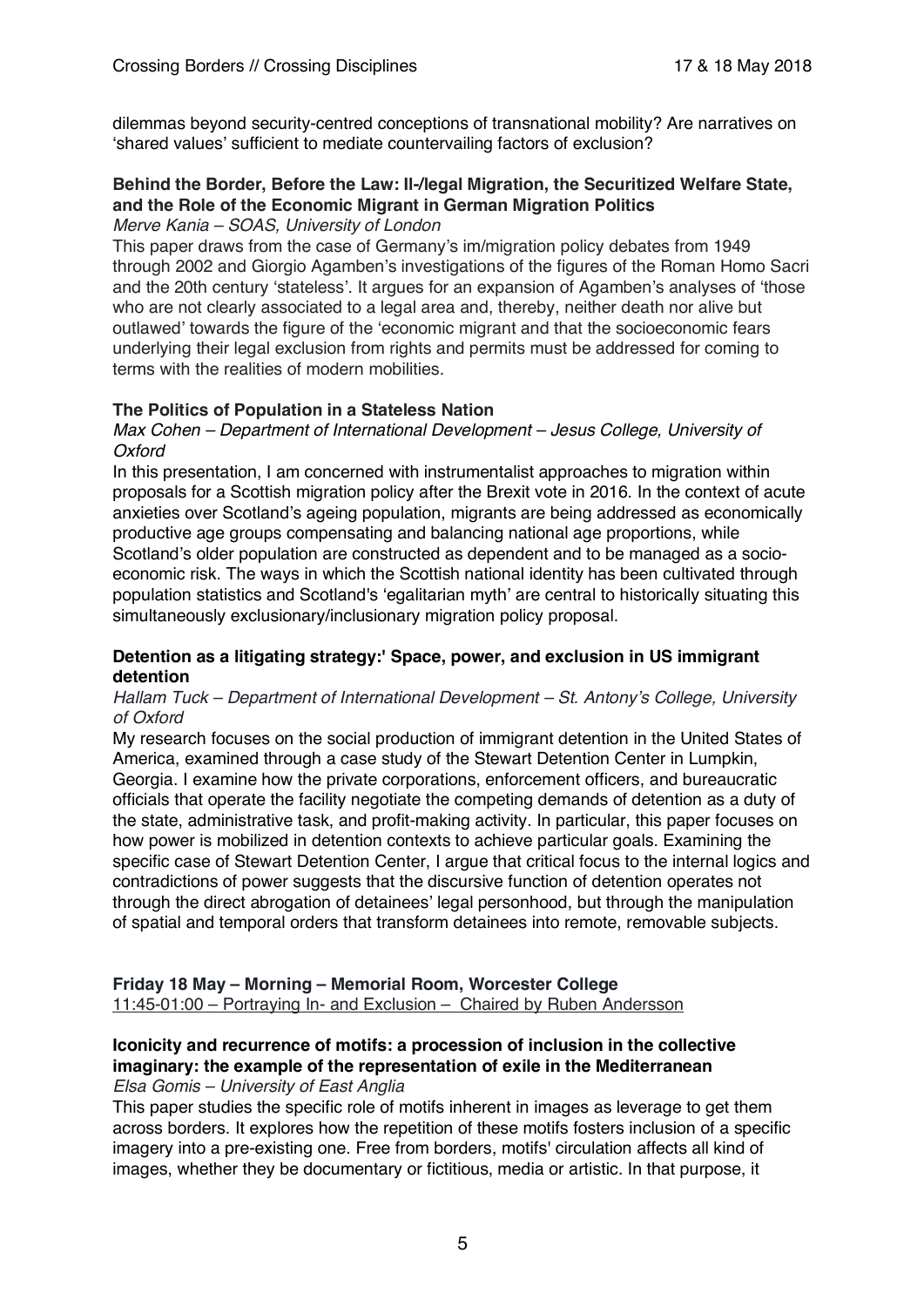examines four images related to exile in the Mediterranean: one connected to the iconic pattern of the Piéta; one evoking warlike operations; one discovered on the occasion of the shooting of a documentary part of my PhD and one recalling an abolitionist campaign against slavery.

#### **Syro-Lebanese immigrants and refugees: Cultural sites of integration and resistance**

*Otared Haidar – Faculty of Oriental Studies, University of Oxford* In times of fear and death, millions of Levantines pushed their ways north and west, including hundreds of famous writers who were displaced to the same destinations. Their writings put in view their own experiences and experiences of their communities in the new setting. This paper applies an interdisciplinary approach to investigate the dominant discourse of mainstream media on forced immigrants and refugees, and the counterdiscourse presented by writers. It presents their cultural works as a primary source for examining the complex process of integration and prospects and challenges of inclusion and exclusion during their resettling and rebuilding new lives.

#### **Imminent Immigrants who steal jobs and abuse the welfare system: towards a discursive understanding of speech acts**

#### *Denny Pencheva – School of Sociology, Politics and International Studies, University of Bristol*

The paper focuses on the portrayal of Bulgarians and Romanians in British news media. It adopts a multidisciplinary approach that seeks to demonstrate that i) cultural proximity is as important as cultural distance for successful securitisation, and that ii) the latter involves both continuity and change. Building on the premise that migration is quintessentially political, the argument suggests that there is a mutually constitutive relationship between discourse and speech acts, which reveals when and under what conditions the traditional ambiguity that marks the image of Bulgarians and Romanians in public imagination gains threatening qualities.

#### **Disempowerment, Otherness and Exclusion: Discourses of climate change induced migration in the UK news media**

#### *Maria Sakellari – University of Brighton*

Through critical discourse analysis, both image and text, and frame analysis this study explores the representations of climate change induced migration in online news media in the UK and demonstrates how news media focus their attention towards particular policies and interpretations and marginalize or exclude certain voices or solutions. In particular, dystopian imaginaries are raised in combination with state security or resource conflict concerns, which work to distance and disempower vulnerable communities. While the dialogue around climate change and migration is politically charged, news media fail to capture the political agency of climate migrants.

#### **Friday 18 May – Afternoon – Sultan Nazrin Shah Centre, Worcester College** 2:30-3:45 – In/Exclusion on the Labour Market – Chaired by Biao Xiang

#### **Labour Market Impacts of States Issuing of Driver Licenses to Undocumented Immigrants**

*Catalina Amuedo-Dorantes, Esther Arenas-Arroyo (presenting), Almudena Sevilla – Centre on Migration, Policy and Society, University of Oxford*

A new wave of regulation was a turning point in a series of restrictive immigration laws. This paper examines how state level policies granting undocumented immigrants access to driving licenses impact undocumented immigrants' employment outcomes and labour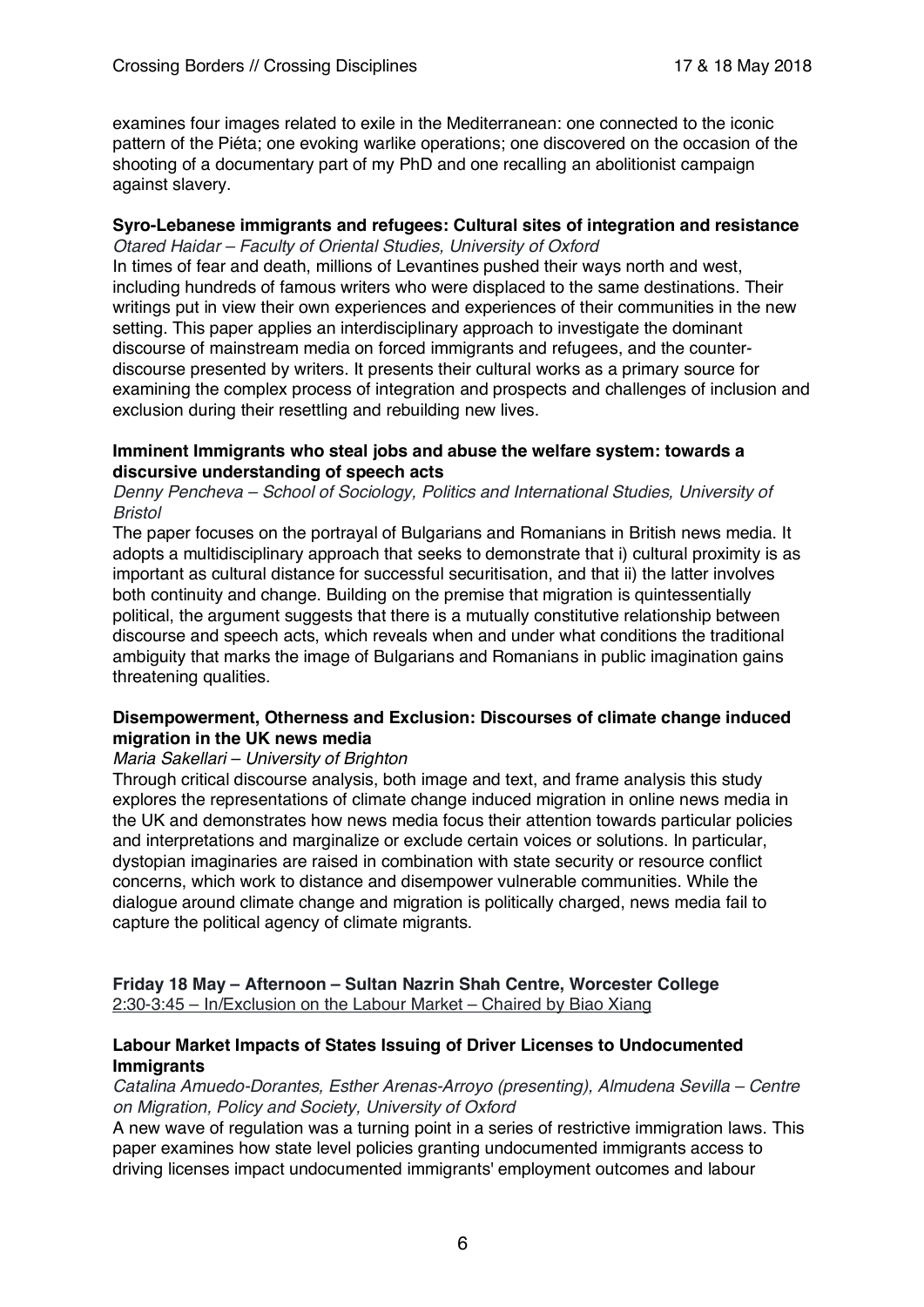incomes. We find that likely undocumented women increase their weekly hours of work by 5 percent in response to the availability of driver licenses. We find no similar impacts among likely undocumented men. At a time when anti-immigrant sentiments are at all-time high, understanding how these policies impact targeted groups and similarly skilled native populations is crucial for maintaining an informed immigration policy debate.

#### **'Neither Elites Nor Cosmopolitans,' Effects of the Complexification of Visa Policies since the Nineties in the United States on Highly Skilled Immigrants' Work Trajectories**

#### *Marcela F. González – Department of Sociology, Graduate Centre of the City University of New York*

The complexification of legal statuses for highly skilled immigrants since the nineties entailed a differentiation of rights for immigrants. I refer to membership in democratic nation-states under permanent legal status as belonging with inclusion. The growth of temporary legal statuses has challenged this trend in democratic societies. Time spent in the U.S. on a temporary legal status neither counts toward nor qualifies immigrants for permanent residency, or even naturalization. I define temporary immigration as belonging with partial inclusion. Temporary immigrants belong to their society in many ways, but belonging does not imply the achievement of substantive rights, benefits, and an inclusive path to full membership.

#### **Do Different Doors Lead to Different Paths? Reasons for Immigration and Job Search Methods**

*Zovanga Kone (presenting), Isabel Ruiz and Carlos Vargas-Silva – University of Oxford* This paper explores differences in job search methods between UK-born and foreign-born by reason for immigration to the UK (i.e. employment, study, family and asylum). We find key differences across groups, which partly reflect their likely interactions with UK-born and government authorities before joining the labour market. Those who migrated originally for study reasons are more similar to UK-born in their job search methods than other migrants. Those who migrated for employment reasons rely more on private agencies. Those who migrated for asylum reasons rely more on public employment agencies. These differences in job search behaviours could explain previous findings showing that migrants coming via particular routes integrate faster than others.

#### **How do Syrian refugee workers challenge the supply chain management in Turkish garment industry?**

#### *Emre Eren Korkmaz – Department of International Development – St. Edmund Hall, University of Oxford*

Rather than solely objectifying refugees as a vulnerable group, paying attention to their contribution to the industrial relations is crucial in order to acknowledge refugees as active agents capable of changing their lives and structures. Syrian refugees in Turkey follow a survival strategy based on their social networks that also affects and changes living and working conditions of local people and existing labour relations. The paper aims to focus on the relationship between the informal and formal sectors in Turkey and how such relations have affected the survival strategies of Syrian refugees. In turn, it also attempts to assess how the participation of Syrian refugees in the informal economy has changed this historical relation between formal and informal employment. Findings shared in this paper are based on observations and fieldwork carried out between August- December 2016 and June-August 2017. The findings of the fieldwork will shed light on how the massive employment of refugees in informal sector have changed the traditional relations among formal and informal sector and how this movement affected the supply chain management model of the Turkish apparel-textile industry.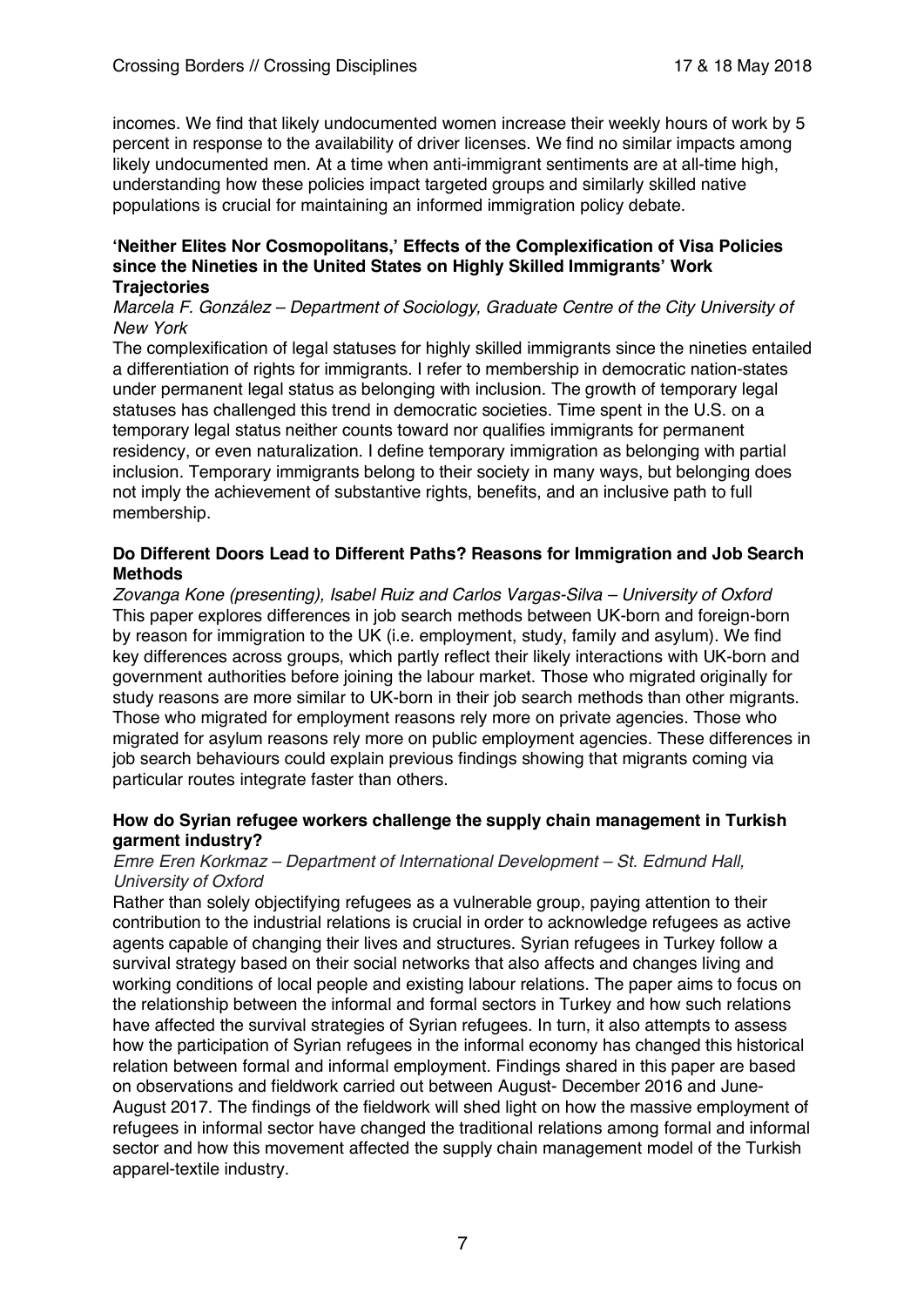#### **Friday 18 May – Afternoon – Sultan Nazrin Shah Centre, Worcester College** 4:00-5:15 – Vulnerabilities at the Edge of Inclusion – TBC

### **"I am Korean": North Korean Defectors Negotiating Identity in London**

*Hyeyun Jeong (presenting) and Bridget Ryan – School of Sociology, University of Oxford* In recent years, approximately 500 North Korean defectors have settled in New Malden, south-west London, living alongside a substantial and established community of over 10,000 South Korean immigrants. This paper presents the preliminary findings from in-depth interviews with a sample of these North Korean defectors and activists. Throughout the interactions with South Koreans, North Koreans, and non-Koreans in New Malden, North Koreans semi-strategically negotiate their identity according to the situations that they face. This paper exists as an early contribution to an emerging literature exploring the identity and experiences of North Korean defectors, who have the unique experience of escaping a twenty-first century totalitarian state.

#### **Seeking informal asylum: Undocumented immigrants in the United States**

*Angela Remus – Department of International Development – Kellogg College, University of Oxford*

Why do people go to state authorities for asylum? What circumstances make it unlikely that someone will go to the authorities for asylum? I interrogate this question with respect to the 11.6 million undocumented immigrants in the United States, considering Central American immigrants most specifically. Paradoxically, for many who fear, pursuing 'informal asylum' by remaining in undocumented status offers protection that the formal asylum system does not. Asylum seekers are more than mere subjects in the state's offer of asylum, and the social context in which an asylum seeker sits will influence their choice on whether to pursue legal status.

# **Less (Than) Human: Modes of social exclusion in the contemporary refugee crisis**

*Adrienne de Ruiter – European University Institute*

This paper identifies five modes of social exclusion in the contemporary refugee crisis based on interviews with 30 refugees and asylum seekers. The interview data yields the conclusion that refugees and asylum seekers often experience a sense of a loss of value. This sense of a loss of value can be produced by different types of exclusionary practices, which include, but are not necessarily limited to, humiliation, marginalisation, stigmatisation, inhumane treatment, and dehumanisation. The paper analyses the characteristics of each of these in order to highlight what is distinctive about dehumanisation compared to other exclusionary practices.

# **Losing a Driver's License in Los Angeles: Elder Mobility, Freedom and Care**

# *Carrie Ryan – University of Oxford*

Cars symbolize freedom in America, and in freeway layered Los Angeles, access to automotive transport transcends self-rule and becomes a precursor for self-actualization. Losing a driver's license in America is a significant rite of passage in an elder's life and, especially in Los Angeles, symbolizes the loss of an elder's independence and a return to a 'child-like' stage. This paper uses two years of ethnographic fieldwork at a Continuing Care Retirement Community in Los Angeles to reflect on the experiences of elders who recently lost a driver's license or had it revoked, and who then relied on communal bus transportation. In particular, it draws attention to the ways in which elders speak about their new form mobility in relation to connectivity, access and control, and how these experiences connect to elders' feelings of both inclusion in and exclusion from the city, community, kin, friends and self. Connecting bus riding to other forms of mobility, like moving from canes to